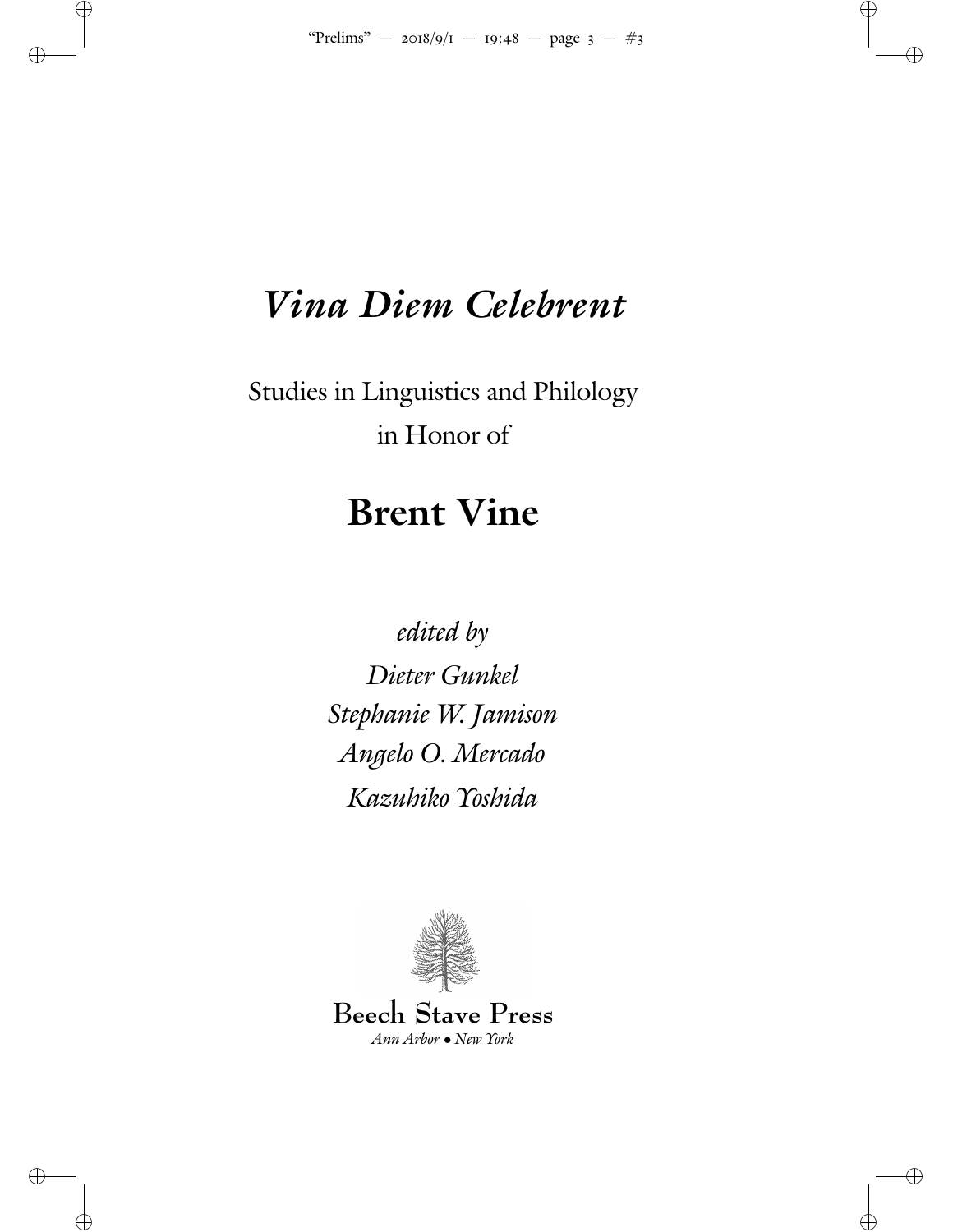✐

 $\oplus$ 

 $\bigoplus$ 

✐

✐

 $\bigoplus$ 

 $\oplus$ 

© Beech Stave Press, Inc. All rights reserved.

No part of this publication may be reproduced, translated, stored in a retrieval system, or transmitted in any form or by any means, electronic, mechanical, photocopying, recording or otherwise, without prior written permission from the publisher.

Typeset with LHEX using the Galliard typeface designed by Matthew Carter and Greek Old Face by Ralph Hancock. The typeface on the cover is Branntwein by Steve Peter.

Library of Congress Cataloging-in-Publication Data

ISBN 978-0-9895142-5-5 (alk. paper)

Printed in the United States of America

2I 2O 19 18 4 3 2 1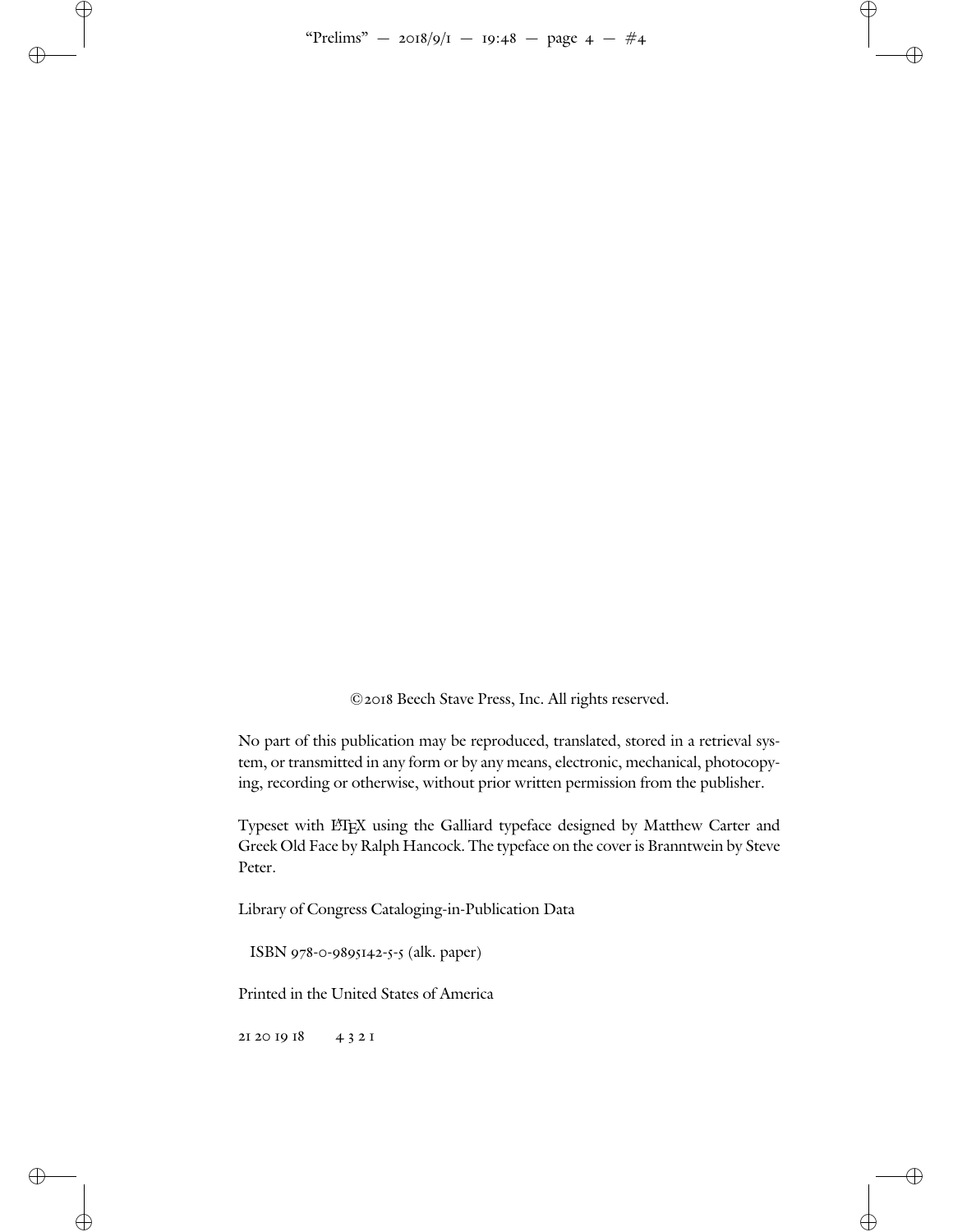✐

✐

 $\oplus$ 

# Ennius *Annales* 550 Sk (537 V<sup>2</sup>) **and the History of Latin** *atque* **\***

DAVID M. GOLDSTEIN  $=\rVert =$ 

#### **Introduction**

✐

✐

✐

 $\oplus$ 

We begin with the following line of Ennius' Annales, whose two tokens of atque have long vexed scholars:

(1) Enn. Ann.  $550 \text{ Sk} = 537 \text{ V}^2$ *atque atque* accedit muros Romana iuventus The Roman youth *atque atque* advanced against the walls.

The central challenge is that atque cannot be a conjunction 'and' (Walde-Hofmann .), which is of course how it is used in the vast majority of its occurrences. Here atque cannot be a conjunction because conjunctions cannot conjoin conjunctions. If we parse either token of *atque* above as 'and', we end up with a phrase in which one atque conjoins the other. Logically, this makes no sense (i.e. \*'and and the Roman youth advanced against the walls').

An adequate account of Ennian *atque atque* must minimally answer the following three questions:

- (2) Questions
	- a. What does atque mean in this passage?
	- b. Is the -que in atque the enclitic conjunction =que?
	- c. What does iterated atque atque mean?

<sup>∗</sup> It is a distinct pleasure to be able to offer this modest contribution to Brent. As an undergraduate and graduate student, his work was for me a paragon of how to integrate classical philology and Indo-European linguistics. So I am all the more grateful for the opportunity to be able to dedicate this to him as a colleague. I would like to thank Stephanie Jamison for the impetus to consider the Indo-Iranian data more carefully, which brought to light aspects that I had originally overlooked. Jesse Lundquist and Adam Gitner also provided me with very helpful feedback on a range of issues. The remaining faults are mine.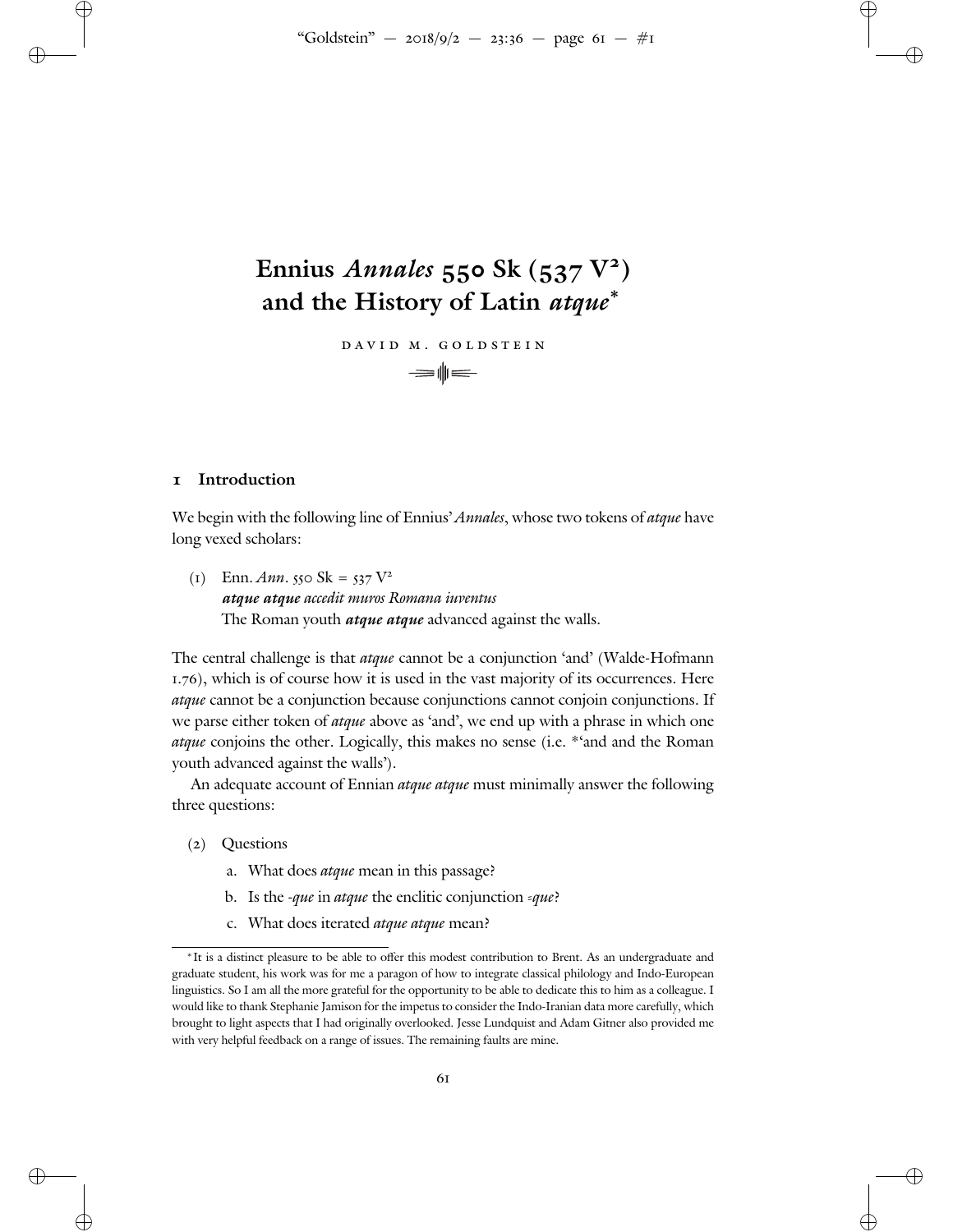✐

 $\oplus$ 

I argue that  $atque$  at  $Ann.$   $550$  Sk is a temporal adverb meaning approximately 'straightaway'. The bound -que morpheme in this  $\alpha$ tque is not the enclitic conjunction =que. Iterated *atque atque* (i.e. 'straightaway straightaway' or 'directly directly' on my account) yields an intensified reading, which Nonius correctly paraphrased as *festine et* intrepidanter.

✐

✐

✐

 $\oplus$ 

The identification of a temporal adverb *atque* 'straightaway' is crucial for solving some persistent puzzles in the diachrony of  $atque$  and its relationship to the Umbrian temporal subordinator **ap**/ape 'as soon as, when, after', the Vedic preverb and adposition *áchā*, and the Avestan adverb and conjunction atcā. Despite the formal similar-˜ ity between these words, scholars have claimed that they do not cohere semantically. By contrast, I argue that we can piece together the following diachronic trajectory: directional adverb > temporal adverbial 'straightaway' > conjunction/temporal subordinator. Recognizing a temporal adverbial *atque* not only provides the crucial link between the Vedic directional preverb and the conjunction *atque*, but also provides a source for the Umbrian temporal subordinator. This analysis illustrates a more general point, which is that semantic change is not nearly as chaotic as it is often said to be, in particular when it comes to function words.

The remainder of this paper is structured as follows. In  $\S$ 2, I critically review the most detailed analysis of atque atque to date, that of Dunkel 1980 (a condensed version of which is presented in Dunkel  $2014:10–1$ . In §3, I present evidence from Ennius, Plautus, and Vergil for a temporal adverb *atque* meaning 'straightaway'. \$4 in turn argues that the iteration of this temporal adverb *atque* yields an intensive reading. \$5 then takes up comparative and historical issues. \$6 concludes the paper.

#### 2 Dunkel 1980

Dunkel (1980) decomposes atque at Ann. 550 Sk into the preverb ad and the conjunction =que, which together yield a meaning 'und dazu' (Hofmann-Szantyr 476, Penney 2005:41). Two processes then conspire to produce Ennius' atque atque accedit: recharacterization of the iterated preverb \**adad* with  $\frac{1}{2}$  = que and the "pleonastic" use of preverbs with compound verbs. I take up these two alleged developments in turn.

Dunkel (1980:98) begins by observing preverb iteration in Homeric Greek and Rigvedic Sanskrit:

- (3)  $προπρο$  (1 token)
- (4) a.  $prápra$  (12 tokens)
	- b. *úpopa*  $(3$  tokens)
	- c. *údud* (*I* token)
	- d. *sáṃsam* (1 token)
	- e. *párāparā* (*i* token)

✐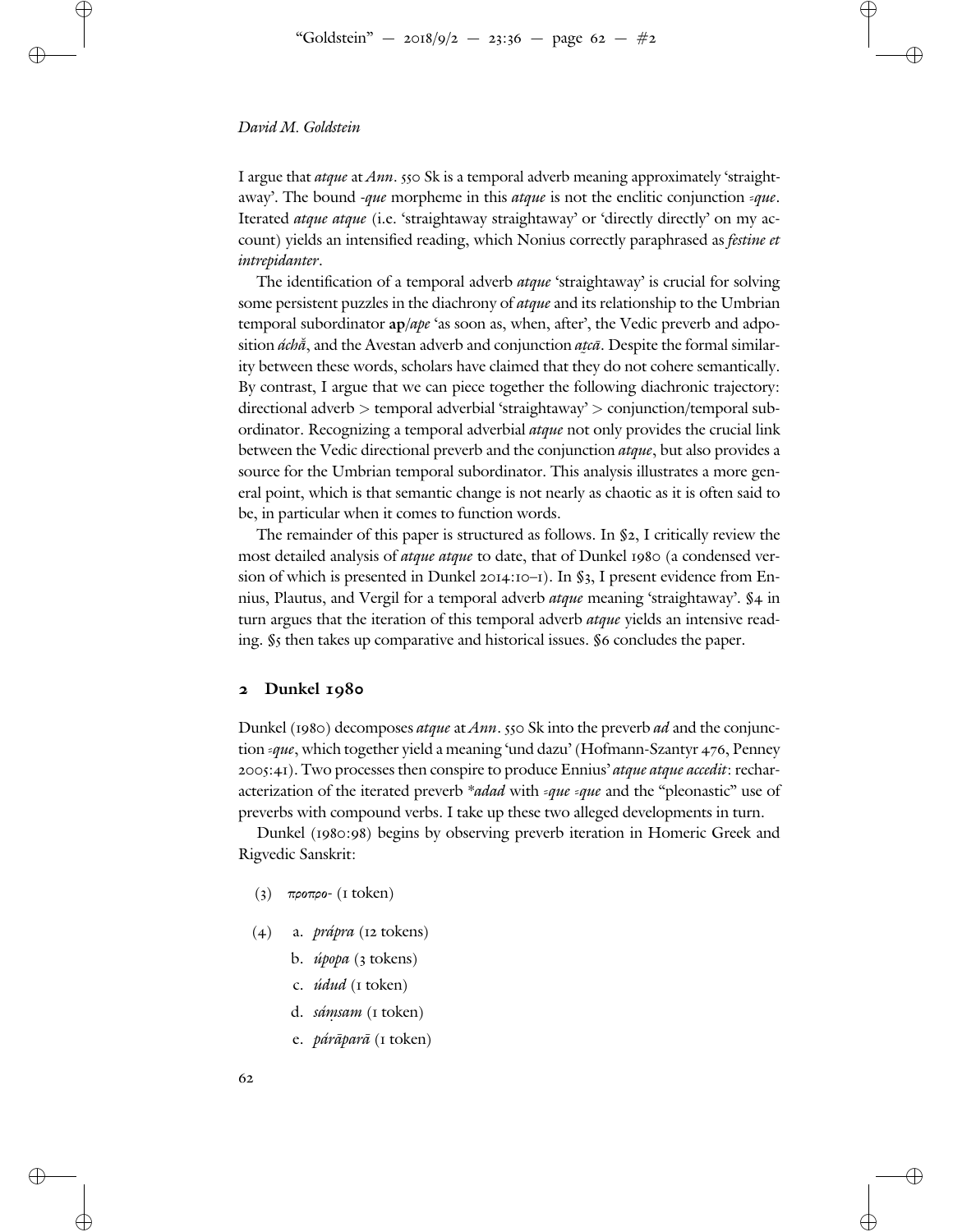✐

✐

✐

✐

Despite the paucity of types and low token frequencies of iterated preverbs, Dunkel takes the evidence in examples  $(3)$  and  $(4)$  as motivation for an erstwhile iterated preverb \*adad, which was then recharacterized as atque atque with bisyndetic conjunction:

() Analogical remodeling

✐

✐

✐

✐

It is on the pattern of \*reque proque, susque deque, usque quaque and probably other such phrases, then, that the expected "adad" was expanded into atque atque. This shows again that, far from being un-Latin, double *-que* was actually productive, at least briefly, in this dialect. (Dunkel 1980:99)

Ennian atque atque is thus the "Latin functional equivalent" of iterative preverbs in Vedic and Homeric Greek (Dunkel 1980:98).<sup>1</sup>

The second strand of Dunkel's analysis attempts to account for the fact that \**adad* occurs with the compound verb  $\text{accelo} < \text{*} \text{added}$ . Dunkel (1980:100) characterizes the string  $*ad \dots adcedit$  as "pleonastic preverb repetition" (see also Dunkel 2014:10 n. ). According to his analysis, there were competing constraints on the distribution of preverbs in PIE. One constraint demanded that the preverb occur at the beginning of the clause, another that it immediately precede the verb. Pleonastic repetition, as in ad ... accedit, is licensed because it satisfies both constraints. The additional ad (i.e. that we would have had in \*adad adcedit) is semantically motivated, since the iteration is responsible for the reading 'toward and toward'.

The following diagram summarizes the two strands of Dunkel's analysis:

(6) The history of Ennian *atque atque accedit* according to Dunkel  $1980:101$ 



Every step of this analysis is problematic. The first problem is that, as Dunkel (1980: 98) himself observes, iterative composition does survive in Latin, e.g. ubiubi 'everywhere'. Such survivals make it clear that recharacterization of an alleged \*adad did not have to occur. To my mind, Dunkel fails to offer sufficient motivation for the recharacterization.

Second, it is simply incorrect to describe bisyndetic =que phrases, such as we have in usque quaque, as "productive." Productivity is of course a topic with a large literature behind it (see e.g. Bauer 2001), and many definitions of the phenomenon have

<sup>&</sup>lt;sup>1</sup>Dunkel (1982) argues that *āmredita* compounds and bisyndetic =que phrases are "transformationally related." Since discussion of this issue lies beyond the remit of this paper, I will simply register my disagreement here.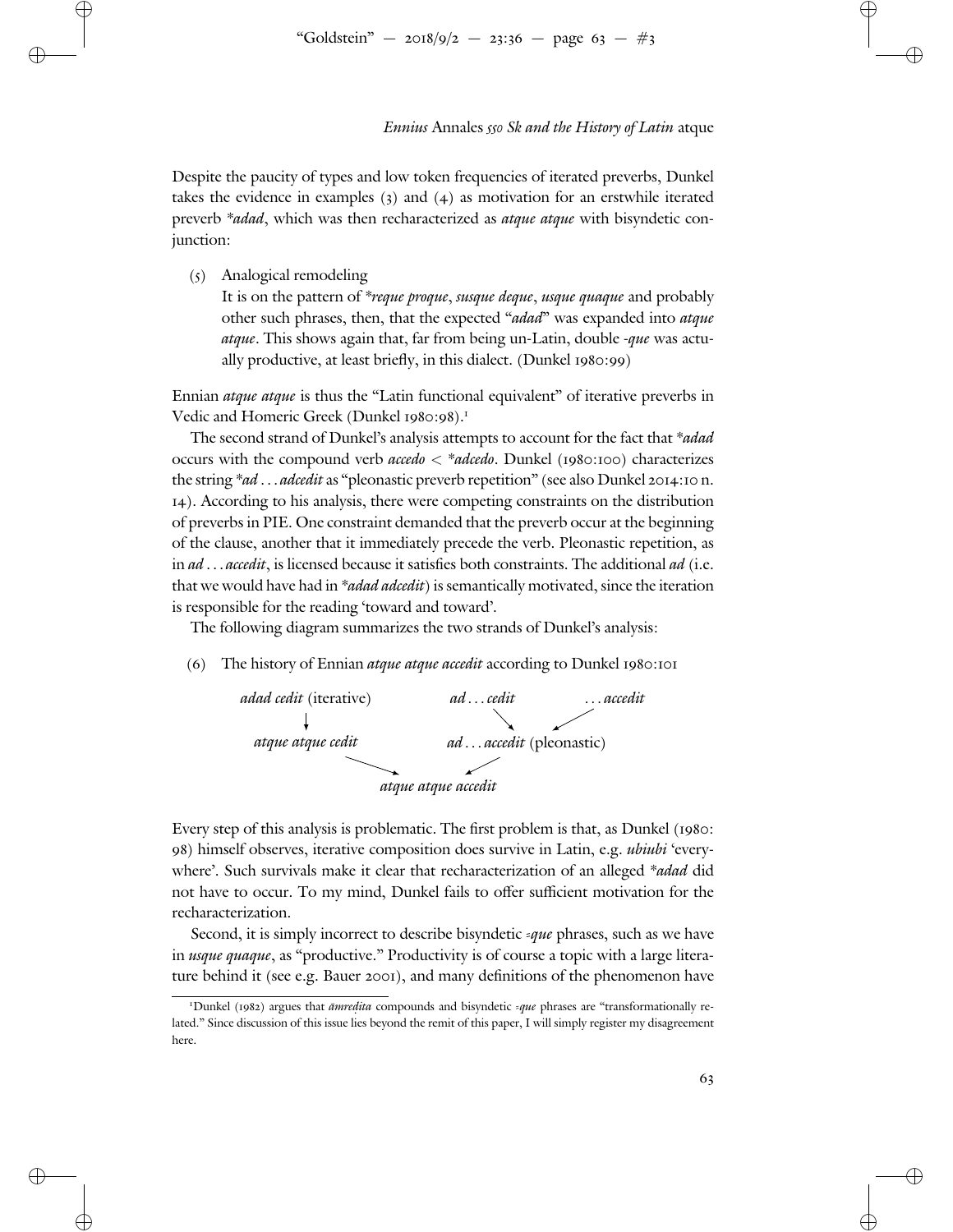✐

 $\oplus$ 

been proposed. Dunkel does not provide a definition of *productivity*, but I struggle to see how the few examples that he cites amount to a productive pattern on any definition. While the assessment of Fraenkel (1922:209–10) that double = que is "von Haus aus nicht lateinisch" goes too far (see Sedgwick 1960:77), double =que is less frequently used in Latin than e.g. Greek  $\tau \epsilon \dots \tau \tau \epsilon$ .

✐

✐

✐

 $\oplus$ 

The third problem, which is connected to the preceding issue, is that not all of the examples of bisyndetic -*que* that Dunkel cites involve the conjunction =*que*. Dunkel himself asserts that the second -que of usque quaque is not a conjunction, and that the first may not be either. The upshot is that the semantic profile of the analogical model is at odds with the semantic profile of the output of the alleged analogical change. That is, the output of the remodeling in *atque atque* is conjunction  $\square$ que, but the analogical model for this recharacterization is bound -que.

Finally, we come to the issue of "pleonastic" preverbs. Dunkel again fails to provide a definition of *pleonasm*, so it is hard to evaluate his claims. On an intuitive understanding of the term, however, there is nothing pleonastic about the co-occurrence of a prepositional phrase headed by *ad* and the compound verb *accedo*: the former encodes a goal argument, the latter is a path predicate. Simply because *ad* occurs both as the preposition and in the compound verb does not make it "pleonastic." Dunkel's account of the development of surface patterns such as *ad ... accedo* via competing constraints is empirically wide of the mark. At no time in the history of any Indo-European language have there ever been constraints requiring that preverbs occur clause-initially and immediately before the verb. Configurations such as  $ad \dots accedo$ arose because the adverb *ad* developed into a preposition on the one hand and a compound prefix on the other.

In sum, Dunkel's account is untenable for the following four reasons (note also the dissent of Skutch 1985:699):

- $(7)$  Summary
	- a. The analogical renewal lacks motivation.
	- b. The alleged analogical model is unproductive.
	- c. The analogical model and its output are at odds semantically.
	- d. Preverb repetition is not "pleonastic."

In the next section, I advance the claim that *atque* is a temporal adverb meaning 'straightaway'.

### **The temporal adverb** *atque*

The OLD labels  $\alpha t$ que (and  $\alpha c$ ) a conjunction, but one of the senses identified for the word contradicts this categorization. Under definition 6 "(introducing a principal

✐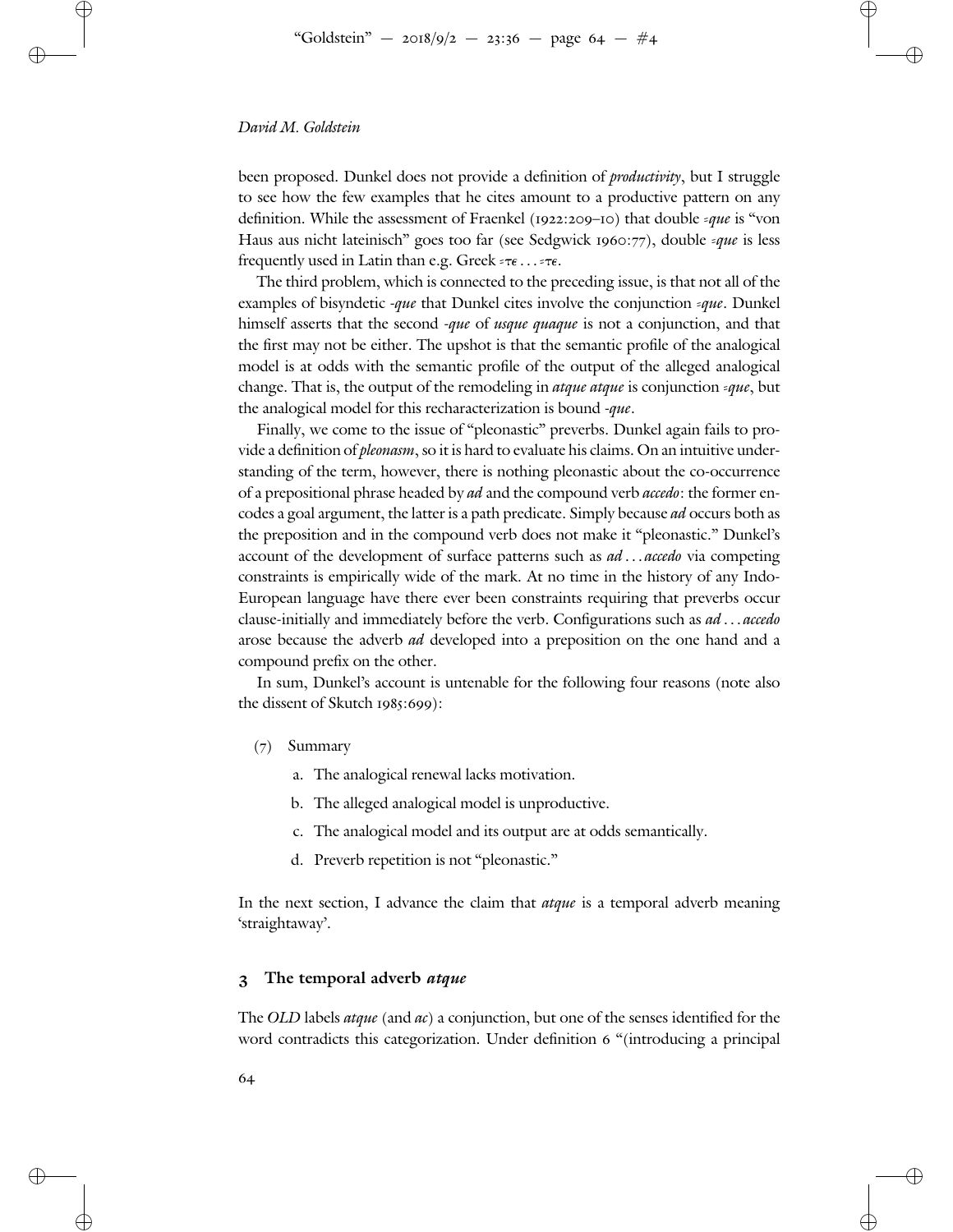✐

✐

✐

 $\oplus$ 

cl.) Forthwith, lo and behold," four examples are cited that cannot be conjunctions (cf. TLL 2.1076.6, Mynors 1990:45).<sup>2</sup>

(8) Adverbial  $atque<sup>3</sup>$ 

✐

✐

✐

 $\oplus$ 

a. Pl. Bac. 278-80

forte, ut assedi in stega, dum circumspecto, *atque* ego lembum conspicor longum, strigorem maleficum, exornarier. By chance, as I sat down on the deck, while I was looking around, I *atque* saw a long fast-sailer, a solid evil-doer, being fitted out.

b. Pl. Epid. 217

quom ad portam venio, *atque* ego illam illi video praestolarier. When I reached the gate, *atque* I saw her waiting for him.

c. Pl. *Men.*  $684 - 5$ 

ego quidem postquam illam dudum tibi dedi, *atque* abii ad forum. nunc redeo. nunc te postillac uideo.

After I had given it to you awhile ago, I *atque* went off to the forum. I'm now back. I'm now seeing you for the first time since then.

d. Pl. Mos. 1050

quoniam convocavi, *atque* illi me ex senatu segregant. After I assembled them, they **atque** exclude me from the senate.

In each example, the adverbial clause is introduced by a temporal complementizer: dum, quom, postquam, or quoniam. Since it is impossible to conjoin an adverbial and matrix clause, *atque* here must be an adverb.<sup>4</sup>

Although the identification of *atque* as an adverb in the above passages is secure, determining its exact semantics is a far more difficult task. Earlier generations of Latinists recognized a meaning *statim* for atque (e.g. Allen 1830:9, Conington 1858:164-5, Weiss 1876:94 n. ad Gel. 10.29.4), evidence for which reaches back to Aulus Gellius:

 $(9)$  Gel. 10.29.4

et praeterea pro alio quoque adverbio dicitur, id est statim . . . And in addition [atque] is also used for another adverb, namely statim ['immediately'] . . .

<sup>&</sup>lt;sup>2</sup>There is extensive earlier literature on the data in example (8), much of which treats *atque* as "parahypotactic." I refer the reader to the recent overview of Galdi 2014. The examples of adverbial atque presented in this article are not exhaustive. I have only presented the earliest secure cases.

<sup>&</sup>lt;sup>3</sup>The translations and punctuation are adapted from de Melo 2011-3. He correctly renders atque at Mos. 1050 'at once'. At Men. 684-5, however, he unsuccessfully attempts to read atque as a conjunction. In the other two passages, atque is left untranslated.

<sup>&</sup>lt;sup>4</sup>Galdi (2014:75) seems to think that atque in the Plautine examples above is an adverb, but evidently not a temporal one.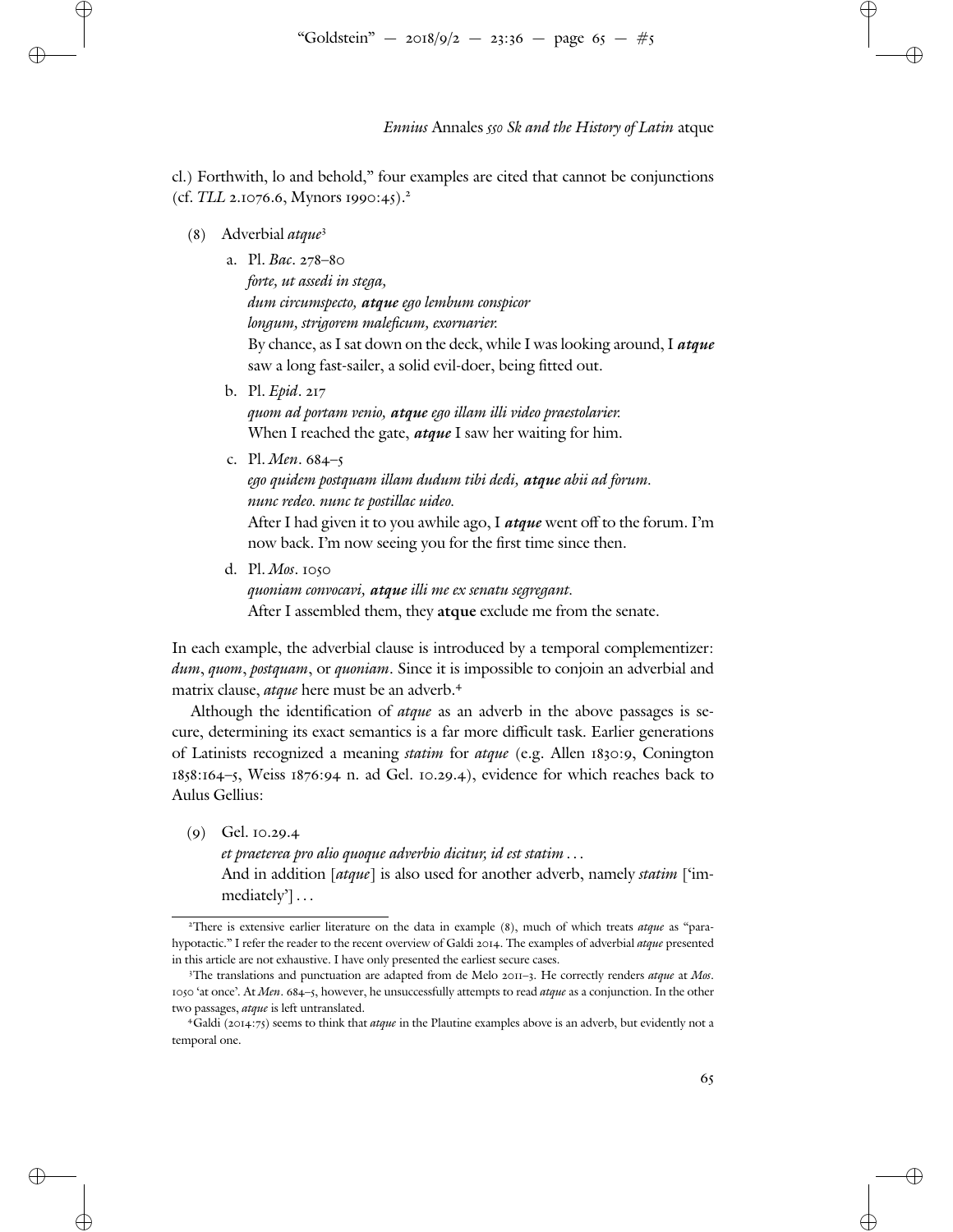✐

 $\oplus$ 

Gellius goes on to cite the following passage from the Georgics and describes the meaning of atque here as *obscure et insequenter* ("[used] obscurely and with a progressive sense"):<sup>5</sup>

✐

✐

✐

 $\oplus$ 

 $(10)$  Verg. G. 201–3 non aliter quam qui adverso vix flumine lembum remigiis subigit. si brachia forte remisit, *atque* illum in praeceps prono rapit alveus amni. Just as when someone rows a pinnace upstream. If he happens to relax his arms, **straightaway** the current pulls him headlong down the river.

This passage exhibits the same pattern that we saw above in example (8), where *atque* also follows an adverbial clause.<sup>6</sup> The verb *rapit* here is a predicate of caused motion: the current exerts a force that causes the rower to move along a trajectory. Similarly, Ann. 550 Sk contains the directed motion verb *accedit*. In both passages, we can read atque as an adverb meaning 'straightaway', which characterizes both the manner of the motion and the duration of the event. The paraphrase 'straightaway' also captures the underlying directional sense of *atque* and aligns nicely with Gellius' remark  $(10.29.3)$  that adverbial *atque* is an antonym of *deque*, which presumably denoted motion away from a referential object. With the Plautine passages in example  $(8)$ , it is harder to discern the meaning of atque. We could interpret it as 'straightaway'. Alternatively, a weaker reading 'then' may in fact be in play. Nothing in the remainder of my analysis depends on which reading one adopts for these passages.

#### **Intensifying iteration**

Equipped with an *atque* meaning 'straightaway', we are now able to analyze *atque* atque. Iteration of adverbials cross-linguistically is often used for intensification, as in the following example from the Philippine language Bikol:

- $(i)$  Intensifying iteration (Mattes 2006:7, 10)
	- a. gabos 'all'  $\rightarrow$  gabos-gabos 'all (more than appropriate)'
	- b. tumog 'wet'  $\rightarrow$  tumog-tumog 'soaking wet'
- $(I2)$  Stat. Theb. 8.667-8 *totidem totidem* heia gregatim ferte manus! Bring **as many** hands **as possible** in herds!

✐

<sup>&</sup>lt;sup>5</sup>The adverb insequenter is glossed 'without proper connection, unconnectedly' at OLD s.v. Similarly, TLL 7.1.1865.21-2 glosses the base of the adverb 'inconsequens, ἀνακόλουθος'. The sense of insequens 'next' (OLD s.v. 2) fits Gellius' description better than the traditional translation.

<sup>&</sup>lt;sup>6</sup>There may be another token of adverbial atque if we read si in ius vocat, atque eat at Cic. Leg. 2.9. This is the first law from the Twelve Tables and thus old enough that we should expect to find adverbial atque, but there is a consensus among editors that atque eat should not be read here (e.g. Dyck 1996:270).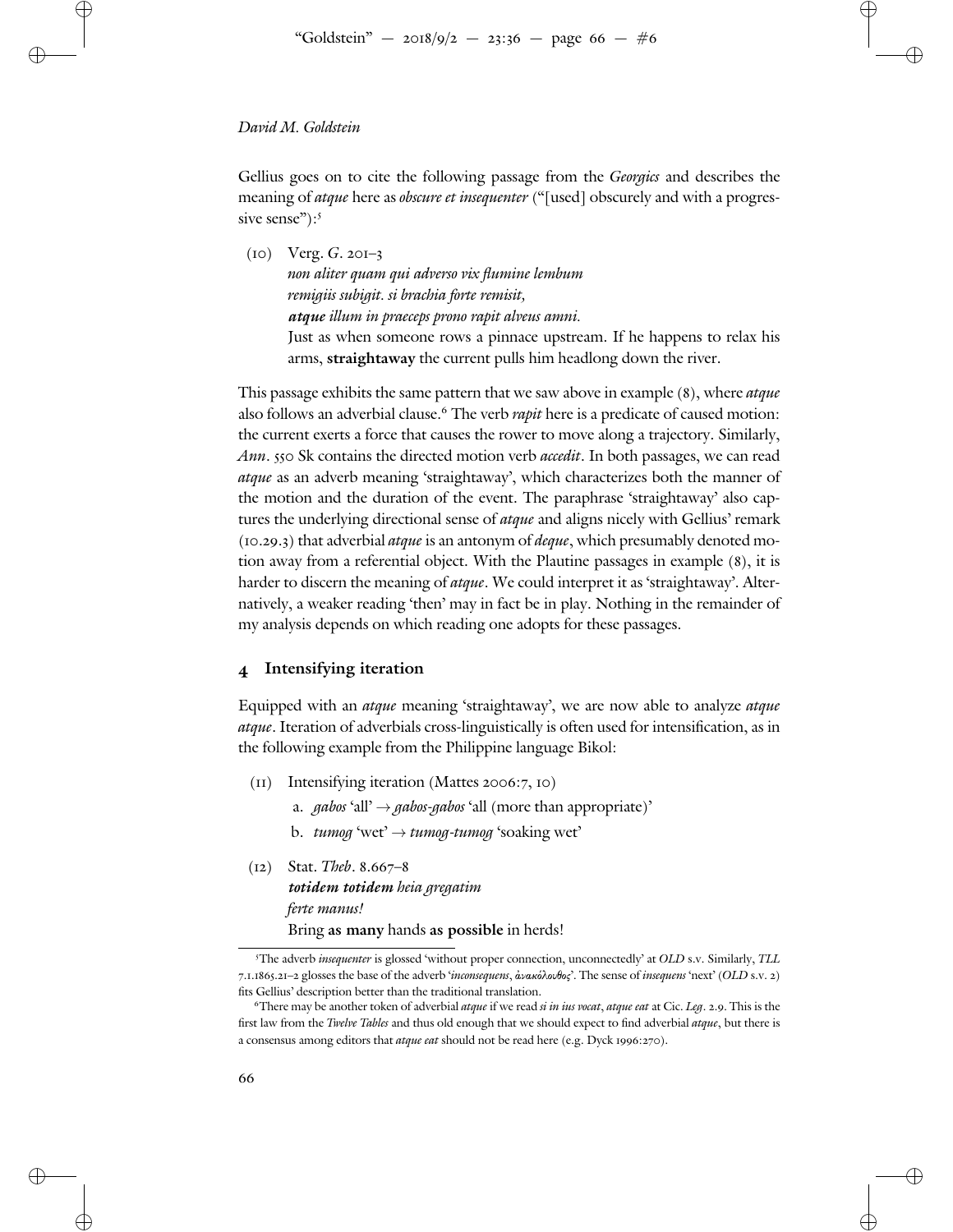✐

✐

✐

✐

The iteration of *totidem* here yields the superlative reading 'as many . . . as possible'. Crucially, iterated totidem is not a lexicalized phrase. Although totidem totidem is attested rarely and late, intensifying iteration of various types of words is present in the earliest literary Latin (see further Wills 1997, esp. pp. 89 and 106).

Latin grammarians themselves interpreted iterated *atque atque* in an intensified meaning. Gellius (10.29.2), for instance, claims that the iteration *auget incenditque rem de qua agitur* ('amplifies and emphasizes what is being discussed'). Nonius  $(p. 850.18 L)$  glosses atque atque as festine et intrepidanter. The latter gloss is exactly what we should expect given a base meaning 'straightaway'. The repetition denotes greater speed and force. It is worth noting that Dunkel (1980:97) rejects outright both the Gellian and Nonian paraphrases of *atque atque*. He is particularly skeptical of Nonius, because his text of  $Ann.$  550 Sk has come down to us with *accendit* instead of accedit. This in itself is insufficient motivation for calling Nonius' gloss into question, however, especially since Nonius and Gellius offer similar descriptions of the meaning of iterated atque.

To the extent that there is a standard synchronic analysis of *atque atque*, it is that of Wölfflin ( $1882:471$ ). He interpreted the iteration as having incremental semantics, which he glossed as 'heran und heran'. Dunkel  $(1980:97; 2014:698)$  approves of this interpretation, on the grounds that  $Ann.$  550 Sk appears to describe a gradual and secret approach to the wall of a besieged town (Steuart 1925:97). The analysis of *atque atque as festine et intrepidanter* also fits this interpretation of the context, however. The drawback of the 'heran und heran' interpretation is that it is far from clear how the iteration of an adverbial meaning 'straightaway' can yield this meaning.

#### **Comparative and historical evidence**

The above analysis has important consequences for the comparative history of *atque*. Once we recognize a temporal adverb *atque*, we can piece together the trajectory from a spatial adverb in Vedic to a temporal adverb in Latin and Avestan to a temporal subordinator in Umbrian.

I start with the Umbrian temporal subordinator **ap**/ape 'as soon as, when, after':

 $(i3)$  *Tab. Ig.* VIb 49

✐

✐

✐

 $\oplus$ 

# ape angla combifian`s iust perca arsmatiam anouihimu cringatro hatu destrame scapla anouihimu.

As soon as he has announced the divine messengers, he shall hold a ritual wand, take a stole, and place it over his right shoulder.

Although there are scholars who formally equate Umbrian **ap**/ape with Latin atque, Untermann (2000) declared the etymology of the former "nicht befriedigend geklärt." The problem is said to lie with the semantics: there is allegedly no way to

<sup>&</sup>lt;sup>7</sup>For the variants  $ap(e)/ape$ ,  $api$ , and  $appei$ , see Untermann 2000:s.v. ape.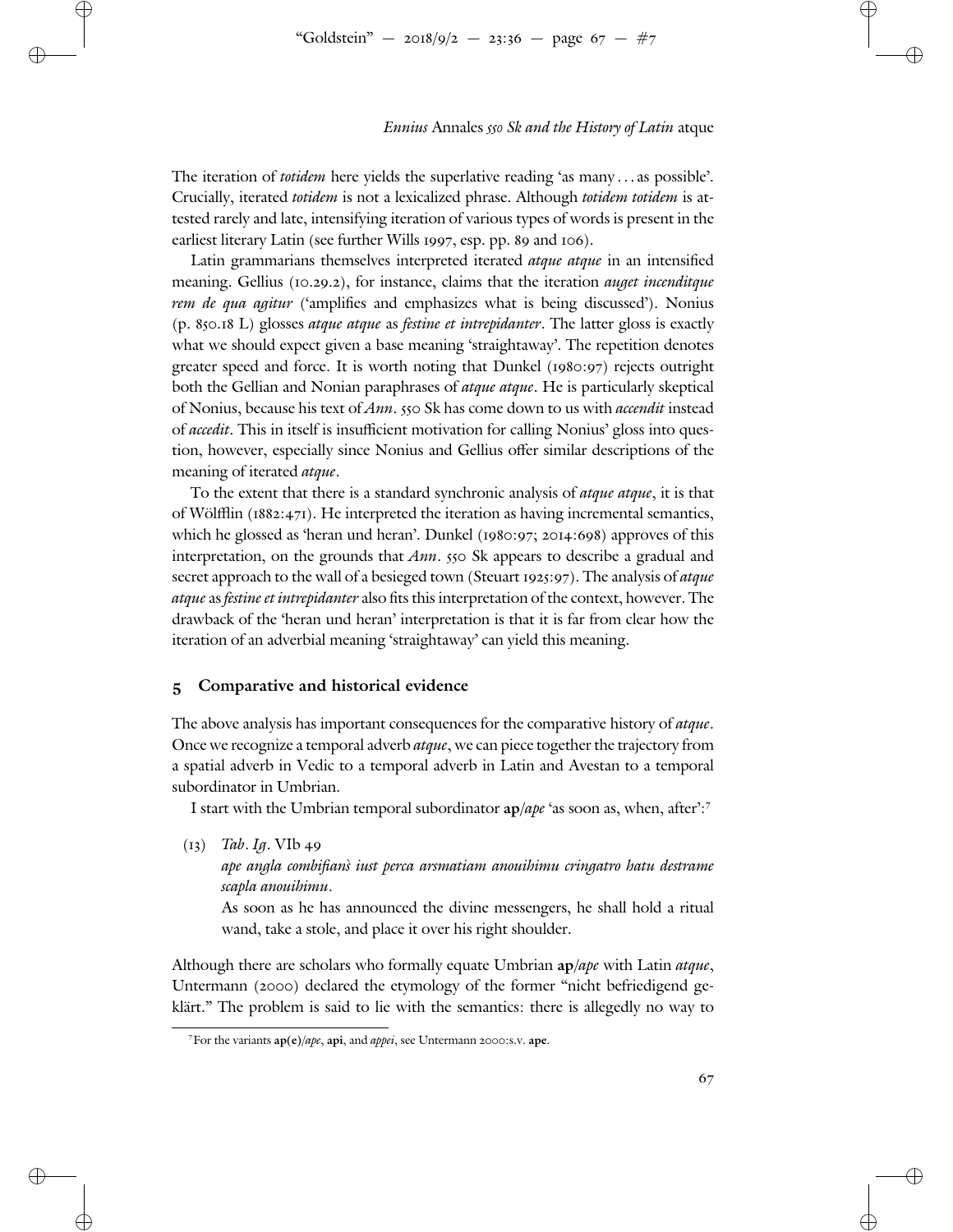✐

 $\oplus$ 

unify the meaning of the temporal subordinator **ap**/ape with the conjunction atque  $(Unterminal 2000:114, de Vaan 2008:59)$ 

✐

✐

✐

 $\oplus$ 

The identification of an adverbial *atque* solves this problem. The change from a temporal adverb with the meaning 'straightaway' to a subordinator with the meaning 'as soon as', which is then bleached to 'after, when', is unsurprising. First, such a trajectory exhibits the semantic bleaching that we expect from grammaticalization (e.g. Hopper and Traugott 2003:20, 32, 76, 95, 196). Second, the development of temporal adverbs into subordinators finds ready cross-linguistic parallels (e.g. German sobald). Far from being at odds with Latin atque, Umbrian **ap**/ape reveals a further stage of development.

### **. Indo-Iranian**

Whereas Umbrian  $ap/ape$  testifies to the development of \*atk"e from a temporal adverb, Vedic áchă 'toward' reflects a different diachronic pathway.<sup>8</sup> Grassmann (1872-5 [1996]:s.v.) divides the attestations of  $\hat{\alpha}$ cha $\check{\alpha}$  into two classes: that of an adposition meaning 'to' and that of a preverb, whose meaning varies somewhat depending on the verb. Among motion verbs, one of the functions of  $\hat{a}$ ch $\tilde{a}$  is to provide a bound on the event:

- $(14)$  a. RV 4.35.3cd (trans. Jamison-Brereton) áthā **ita** vājā amį́tasya pánthām ganám devānām Rbhavah suhastāh Then, o Vājas, you went along the path of the immortality to the throng of gods, o Rbhus of skilled hands.
	- b. RV. 4.5.13ab (trans. adapted from Jamison-Brereton) ká maryádā vayúnā kád dha vāmám **áchā gamema** raghávo ná vájam What is the (finish) line, (what) the trajectories, what the desired (wealth)? Might we **reach** it, like quick (horses) to a prize.

In example (14a), the verb *ita* occurs with path (*am{tasya pánthām*) and goal (*gaṇáṃ*  $dev\{am\}$  adjuncts. Without these, however, the verb would indicate a pathless and unbounded motion event. That is not the case with  $\hat{a}$  *cha gamema* in example ( $14$ b). The preverb *áchā* makes the motion event bounded. I have translated the predicate 'reach' here to highlight this property.<sup>9</sup>

The Avestan data is much more uncertain. Old Avestan *atcā* is glossed 'und dann, und' by Bartholomae (1904:69) and Dunkel (2014:11).<sup>10</sup> That is, it is alleged to be

✐

<sup>&</sup>lt;sup>8</sup>Mayrhofer (1956–80:1.22) suggests that *ácha* perhaps arose from \*ad-s-k<sup>w</sup>e. Dunkel (2014:11) derives it from a preform \* $ád$ -sk<sup>w</sup>e. I am unpersuaded by Dunkel's \*\*sk<sup>w</sup>e and prefer to see the sibilant here as an innovation. The -s- perhaps spread from originally sibilant-final adverbials, such as *paśca* 'hinten; zurück; später' < PIE<sup>?</sup> \*pós-k<sup>w</sup>e; see Dunkel 2014:78. Where Armenian  $c^{\text{c}}$ - fits into this picture is not entirely clear (see Mayrhofer 1986-2001:50, Martirosyan 2010:766).

<sup>&</sup>lt;sup>9</sup> Geldner (1951–7) renders ita in example (14a) 'ginget' and *áchā gamema* 'wollen . . . erreichen'.

<sup>&</sup>lt;sup>10</sup> Some have rejected the equation between Lat. *atque* and Av. *atça*. Walde-Hofmann (1.76) view the latter continuing the conjunction  $*$  *at* 'but' and not the adverb  $*$  *ad* as continuing the conjunction \*át 'but' and not the adverb \*ad.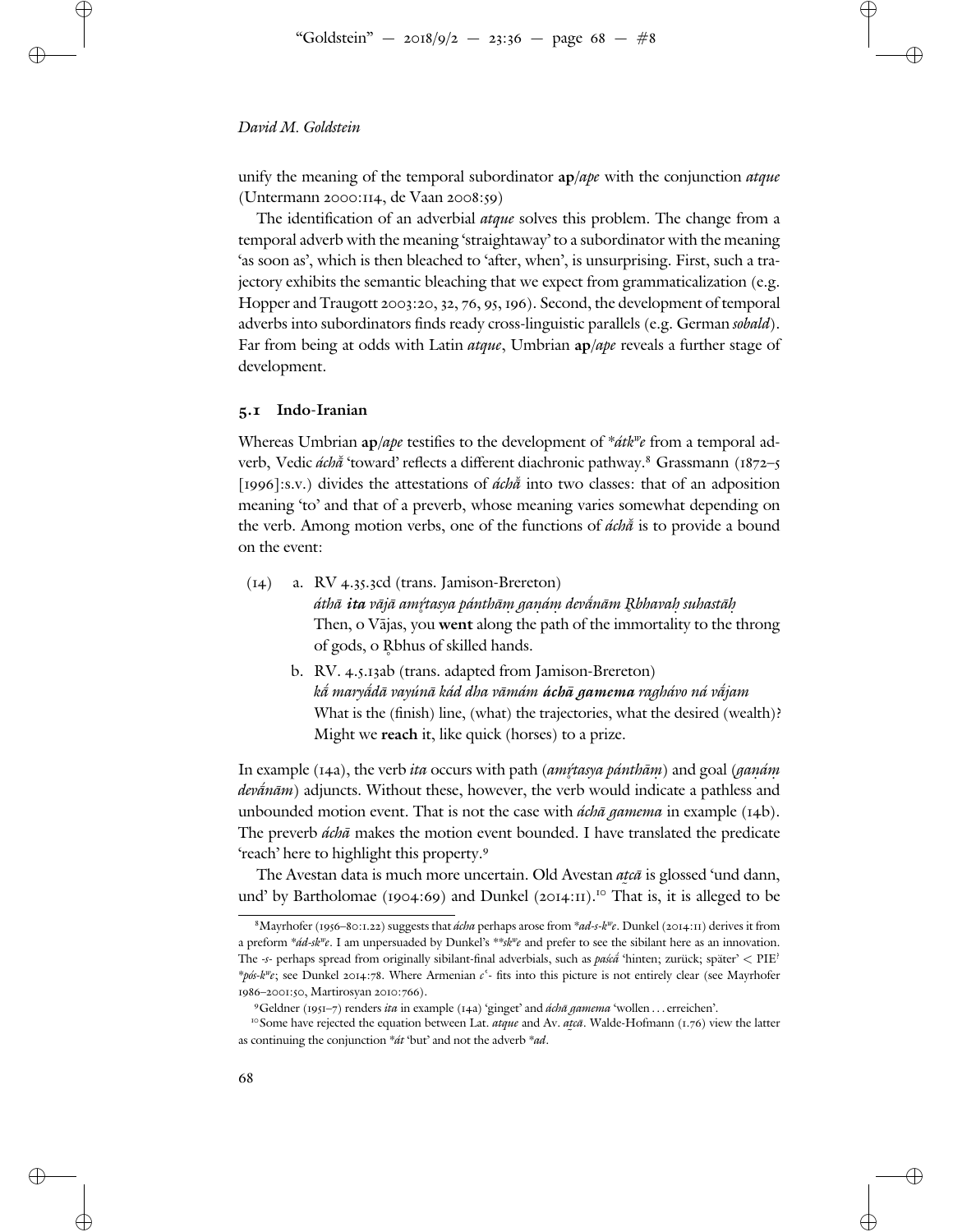✐

✐

✐

✐

either a combination of a conjunction plus an adverbial  $a\bar{t}$  or simply a conjunction. In the following passage, however, the interpretation of  $\vec{a}$  with the meaning 'and'  $\tilde{a}$ is strained:

 $(Y_5)$   $Y_5$ 3.2 (trans. adapted from Humbach, Elfenbein, and Skjærvø 1991:192) atcā=hōi scantū manaŋhā uxδāiš šiiaoθanāiš=cā ˜ xš .num mazd ¯ a vahm ˚¯ ai ¯ a fraor ¯ e t yasn ˛as™ca¯ .<br>kauua=cā vīštāspō zaraθuštriš spitāmō fərašaoštras=cā dåŋhō ərəzūš pa $\theta$ ō yam daēnam ahurō saośiiantō dadāt. Let them  $\vec{a}$  (inspired) by his thought, with (their) statements and actions join the recognition of the Wise One for (His) laudation, and (His) worship, devotedly, (let) Kavi Vištaspa, and Spitāma, the son of Zara $\theta$ uštra, and Frašaoštra (pursue) the straight paths of gift(-giving), a religious view which the Ahura established as that of a benefactor.

The main clause of the preceding stanza is *vahištā īštiš srāuuī*  $^{\circ}$ (the) best wish has been heard'. Since it would be odd (if not actually ungrammatical) in this context to conjoin a declarative with an imperative clause, *ateā* here is in all likelihood not a  $\tilde{a}$ conjunction.

Indeed, the survey of *ateā* by Pirart (Kellens and Pirart 1990:120–4) reveals that most of the Old Avestan attestations of this word (about ten tokens) can in fact be sensibly parsed as adverbials. Only at  $Y$  53.4 does it appear to be used in the sense 'and'. Pinning down the semantics of the adverbial  $\alpha t c \bar{a}$  is a precarious task given the nature of the Gathas, and a complete review of the data cannot be undertaken here. With the passage in example  $(i<sub>5</sub>)$ , however, scholars are largely in agreement that  $\alpha$ te $\bar{a}$  is an anaphoric adverbial: Kellens and Pirart (1990:124) render it with 'dès lors'; Fumbach, Elfenbein, and Skjærvø (1991:192) with 'therefore'; Alberti (2004:198) with 'quindi'; Humbach and Faiss (2010:159) with 'thus'; West (2010:165) with 'so' (cf. West 2011: \$281, where the use of atea at Y 53.2 is characterized as "progressive").<sup>II</sup> It is far from clear how robust the use of  $\vec{a}$  in this sense was, but if this was the source of the conjunction *atea*, the change would parallel the development of Romanian  $si$  'and' < Latin  $si$  'thus, so'. Latin and Avestan would both have conjunctions that ultimately continue a directional adverb, but via different intermediate stages (a temporal one in the case of Latin and an anaphoric one in Avestan).

#### **. Pulling it all together**

✐

✐

✐

✐

The following tree summarizes what we have established thus far:<sup>12</sup>

 $\text{``Insler (1975:110)}$  opts for additive 'moreover'.

<sup>&</sup>lt;sup>12</sup>This tree is of course not an exhaustive presentation of the semantics of any of these words. It is meant to highlight crucial diachronic points, not to provide a comprehensive semantic map. The use of atque as a complementizer after comparatives (OLD s.v. atque 15) I assume to have developed from its use as a conjunction. The adversative meaning of the conjunction atque (OLD s.v. atque 9, Dunkel 2014:11) seems to me to belong to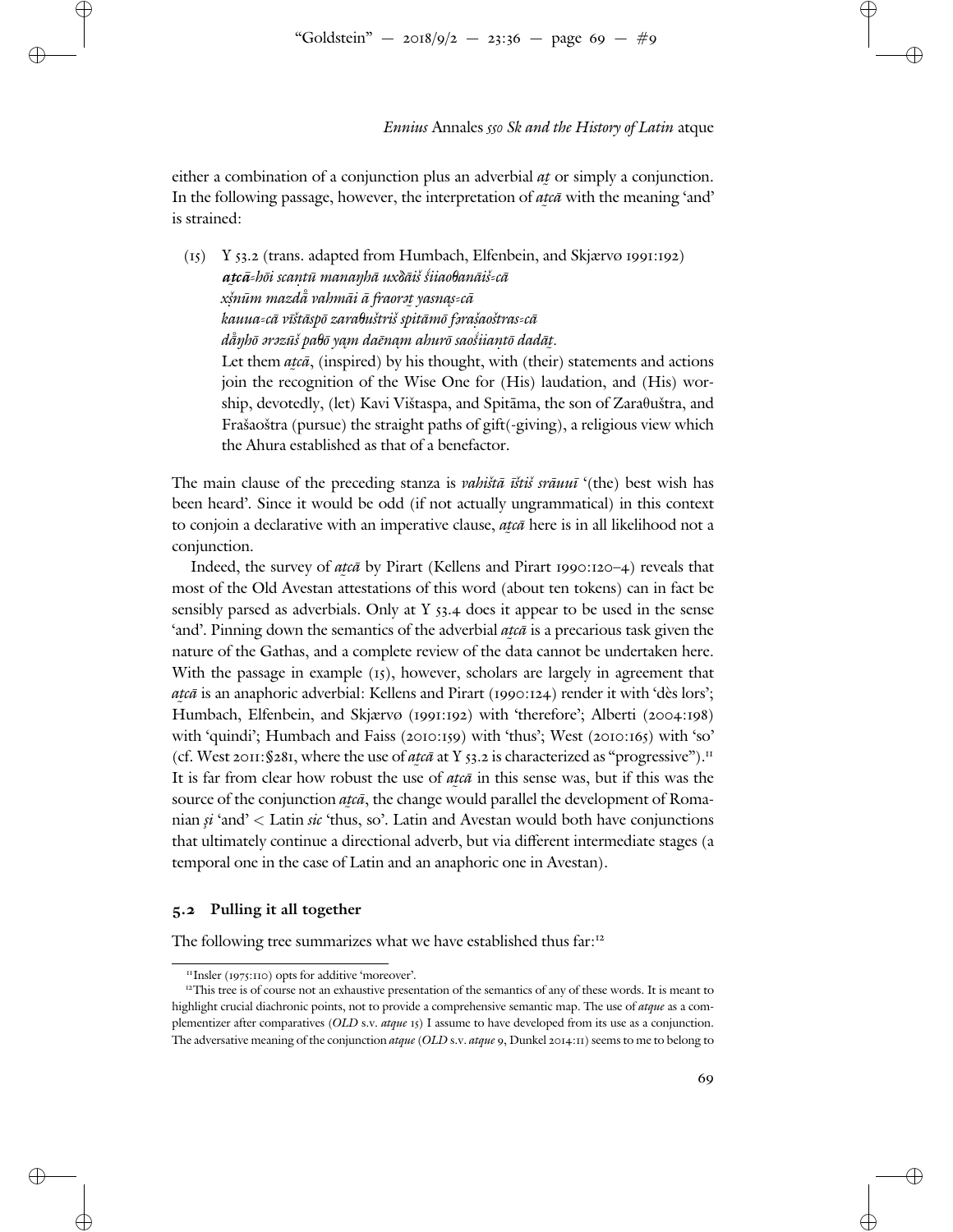✐

✐

✐

# David M. Goldstein

✐

 $\oplus$ 

(16) Summary of attested meanings



Although the mechanics of the changes in each individual branch are beyond recovery on account of the paucity of the data, we can nevertheless piece together the following diachronic trajectories.<sup>13</sup> Given cross-linguistic patterns of grammaticalization, the adverbs in the tree above are the most conservative morphosyntactic forms. In this regard, Old Avestan and Latin are thus the most archaic witnesses of \* atk<sup>w</sup>e. Semantically, however, Vedic is in all likelihood the most conservative, because it is common for spatial concepts to serve as the starting point for extensions into other domains, such as the temporal (e.g. Heine and Kuteva  $2002:40-1$ ).

The most plausible semantic trajectory to my mind starts from a directional adverb that is relatively close to that of the Vedic preverb ('ahead'? 'forward'? 'straight'?) and from there derives the Latin sense of 'immediately'.<sup>14</sup> When we look elsewhere in Indo-European, we find ready examples of lexemes meaning 'immediately' that arose from directional meanings of various stripes, including English forthwith, German sofort, and Greek  $\pi \rho \omega \omega$ . I am inclined to see the anaphoric sense 'thus, so' of Old Avestan *atcā* as resulting from a meaning 'immediately'. As a parallel for such a change one can cite Latin *ilico*, which means 'immediately' in both a temporal (OLD s.v. 2) and a logical sense (OLD s.v. 2b).

✐

pragmatics, not semantics. As the adversative meaning would have been derived from that of the conjunction, such examples do not constitute evidence that atque continues the conjunction \*at 'but'.

<sup>&</sup>lt;sup>13</sup>I leave open the question of whether Phrygian ακκε, Old Russian ošče, and Bulgarian (j)ošte belong with the reflexes of \* atk<sup>w</sup>e discussed above (see further Dunkel 2014:11 nn. 19 and 21).

be pursued here, but one possibility that has yet to be explored in the literature is that the -que in atque is the <sup>14</sup>On the analysis of Dunkel 2014:11, PIE \*at=k<sup>w</sup>e 'und dazu' becomes Latin atque 'und hin zu'. There is no evidence for the former as the precursor semantics of atque, while the latter should not be glossed as both a conjunction and a directional adverb. It is also worth pointing out that there is no evidence that \* at keep is older than Nuclear Proto-Indo-European (i.e. Indo-European excluding Anatolian and Tocharian). As already established by Walde-Hofmann (1.76), the first morpheme of NPIE \* atk<sup>w</sup>e is the directional adverb \* ad (Dunkel 2014:8-9) and not the conjunction \*át, pace de Vaan (2008:59). (In other cases, it is quite difficult to disentangle reflexes of these two words, as the survey of Dunkel 2014:87-92 reveals; in this particular case, however, I see no motivation for the view of Dunkel 2014:89 that Latin  $\alpha t$ ue is the product of the neutralized pair \*át=k<sup>w</sup>e and \*ád=k<sup>w</sup>e.) The analysis of the second morpheme is far less clear. The question of its identity cannot same one that we find in e.g. quisque 'everyone', i.e. a universal quantifier. Such an analysis would fit with the assertion of Macdonell (1910: §595) that ácha™ means '(all the way) to'.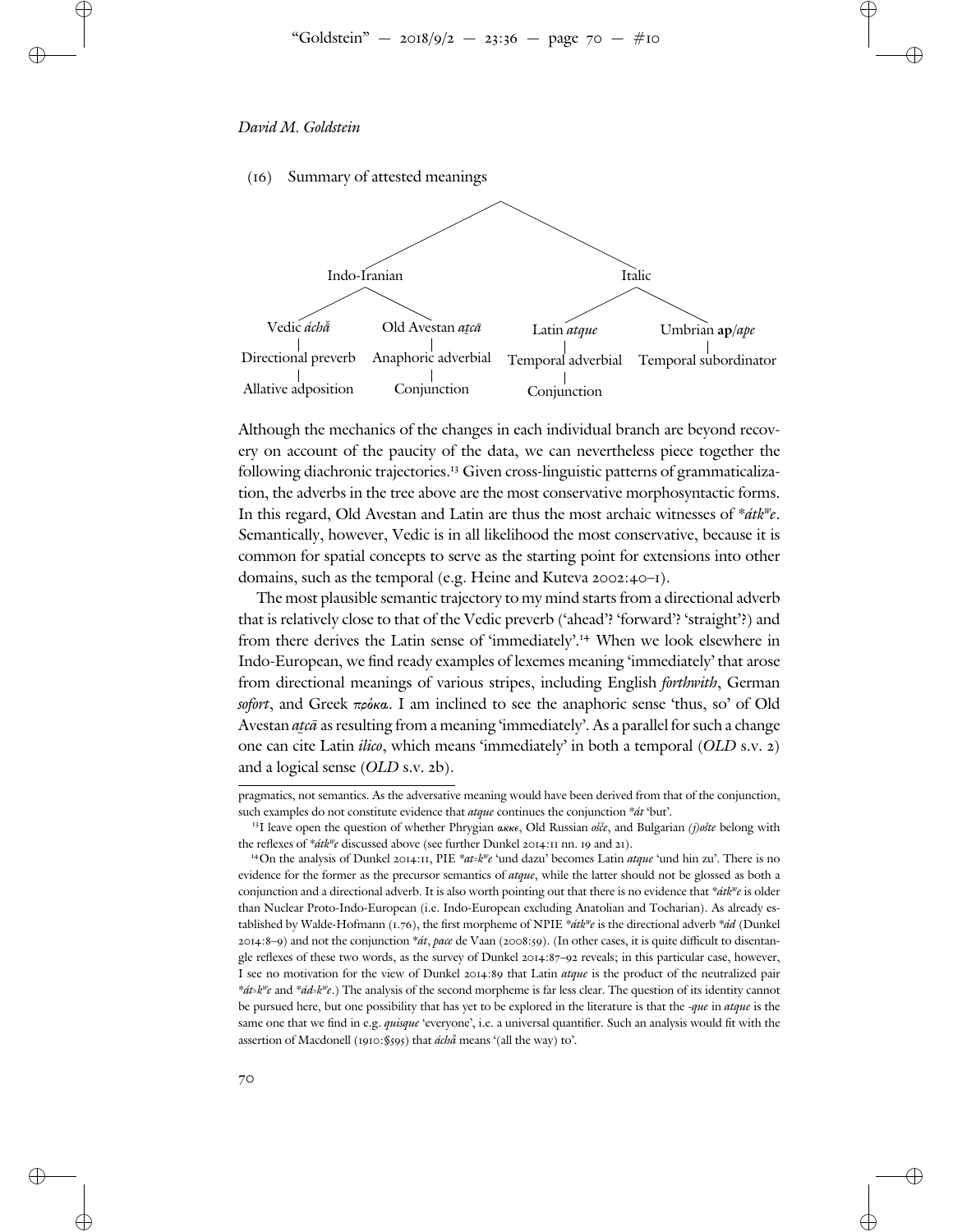✐

✐

✐

 $\oplus$ 

My history of atque challenges the account of Torrego (2009:459), who claims that *atque* is less grammaticalized than other conjunctions in Latin, since "in almost all the cases the ancient value of a focalizing adverb can be recognized" (cf. Galdi :). She offers the following example in support of her account:

 $(i7)$  Focalizing *atque*? Pl. *Mil*. 189a os habet, linguam, perfidiam, malitiam *atque* audaciam. She is sassy, glib, and dishonest, **and also** shrewd and bold.

This is an interesting proposal, not least because of its diachronic implications. The change from additive to conjunction is known elsewhere in Indo-European (e.g. PIE \**éti* 'furthermore, yet, in addition' > Latin *et* 'and'); one could insert an additive stage between the temporal adverbial and conjunction in the diachronic trajectory in example (16) above. (Galdi [2014:69] glosses  $*ad$ -que with 'in addition', which suggests that he would identify the additive meaning as preceding the development to 'and'.) Despite the plausibility of such an account, at least two challenges stand in the way. The first is that it is difficult to demonstrate that  $atque$  in example ( $17$ ) means 'and also' and not simply 'and'. The second is that it confuses additive semantics with focus semantics. It may perfectly well be the case that *atque* in this example bore sentence stress and that *audaciam* had focal semantics of some kind. This reading would not in fact entail that atque meant 'and also', however. I thus parse atque in example  $(17)$  as a conjunction.

### **. The alleged chaos of semantic change**

✐

✐

✐

 $\oplus$ 

My analysis relies crucially on the assumption that there are regular patterns of semantic change across languages. The Neogrammarians of course established that segmental properties of lexical items take precedence over semantics in diachronic and comparative analysis. I have no desire to challenge this principle. I want only to point out that it does not bar semantic analysis from playing a role. The following quotation reveals that some historical linguists think that semantic information is at best minimally relevant because semantic change is so chaotic:

(18) Any attempt at a systematic study of semantic change, in fact, will yield only limited rewards, for two reasons: with rare (and not very helpful, however interesting) exceptions, semantic change is completely patternless; and, second, insight is forestalled by our nearly perfect ignorance of the real nature of the semantic component of language. (Sihler 2000: \$56)

This is a dramatic overstatement. It is true that among lexical (i.e. content) words, semantic change often appears so idiosyncratic (e.g. the famous case of *noise*, which is ultimately Latin *nausea* 'seasickness') as to defy analysis. When we look to function words, however, a radically different picture emerges. Here we find a number of regularities (see Traugott and Dasher 2002 for a thorough exposition of this claim).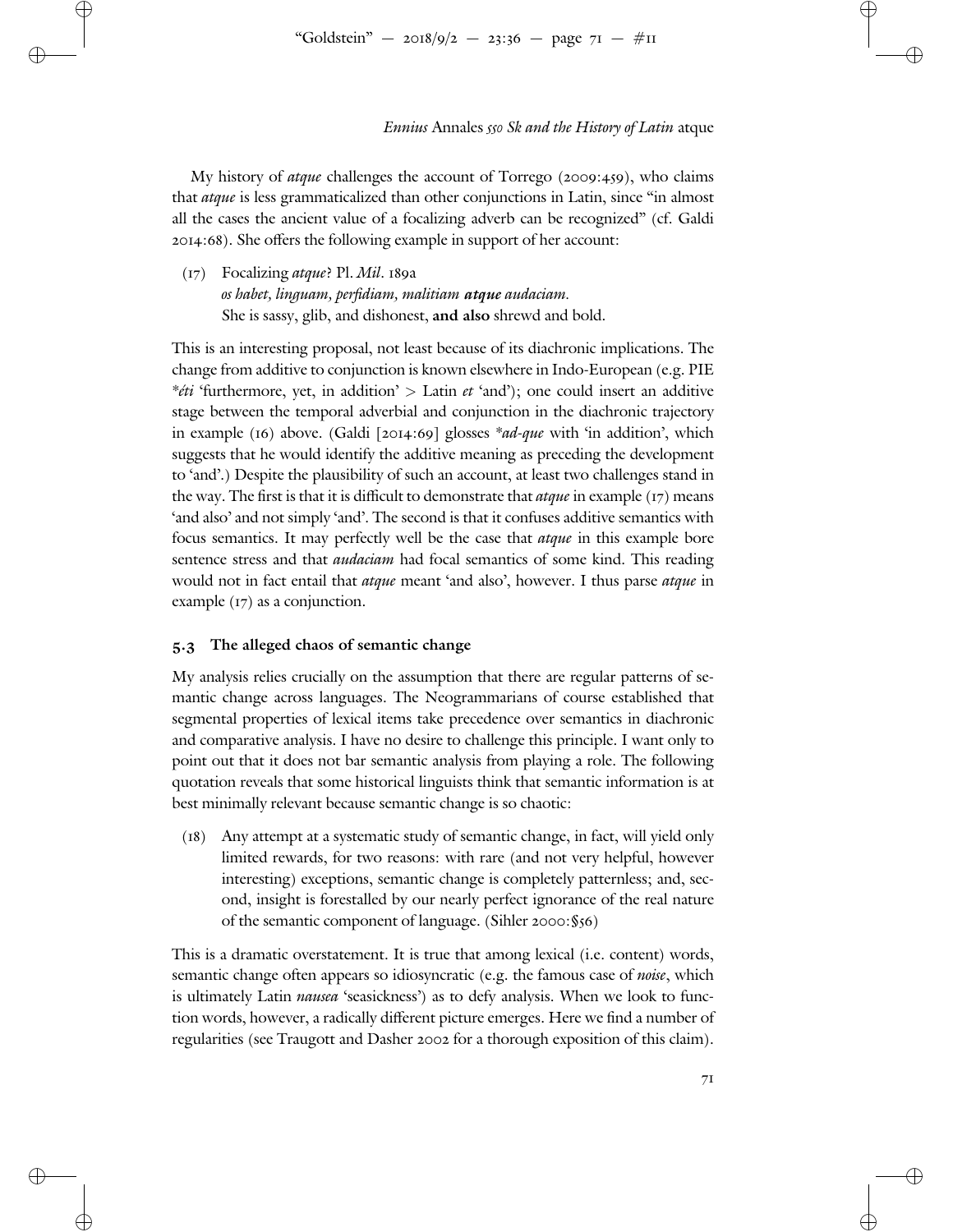✐

✐

 $\oplus$ 

# David M. Goldstein

✐

 $\oplus$ 

To cite but one, body-part nominals often turn into adpositions, but the reverse change is unknown. The semantic changes that we observe among function words not only exhibit directionality asymmetries of this type, but also make sense semantically and pragmatically. Recent formal analyses of semantic change also make clear its non-chaotic quality (e.g. Eckardt 2006, 2011, Vincent 2014, Deo 2014, 2015a, 2015b, Goldstein 2016). These and other scholars have also brought the formal tools of semantic analysis to bear on diachronic issues. So semantic change cannot be characterized as the random accumulation of meanings over time. The take-away message for comparative and historical linguistics is that even though semantics takes a back seat to segmental properties, we should not go so far as to deprecate or dismiss semantic evidence. My account of Latin *atque* above illustrates how semantic analysis can complement segmental analysis.

# **Conclusion**

I have argued for the existence of a temporal adverb *atque* in Latin, which in at least two cases (examples (1) and (10) above) means 'straightaway, directly' and elsewhere may mean 'then' (example (8) above). At  $Ann.$  550 Sk we have the former meaning, the iteration of which yields the intensified Nonian paraphrase *festine et intrepidanter*. The recognition of a temporal adverb *atque* provides a crucial link in the diachronic trajectory from a directional adverbial to a temporal adverbial on to a conjunction and temporal subordinator. At a broader level, this analysis demonstrates that semantic change can be leveraged in the analysis of diachrony, since it is not nearly as chaotic as it has been portrayed (at least when it comes to function words).

#### **Abbreviations**

- Hofmann-Szantyr = Hofmann, J. B. 1972. Lateinische Grammatik. Vol. 2, Lateinische Syntax und Stilistik. Rev. A. Szantyr. 3rd ed. Munich: Beck.
- Jamison-Brereton = Jamison, Stephanie W., and Joel P. Brereton (trans.). 2014. The Rigveda: The Earliest Religious Poetry of India. 3 vols. New York: Oxford University Press.
- OLD = Glare, P. G. W., ed. 2012. Oxford Latin Dictionary. 2nd ed. Oxford: Oxford University Press.

 $Sk = Skutsch$  1985

TLL = Thesaurus linguae Latinae. 1900-. Berlin: de Gruyter.

- $V^2$  = Vahlen, Johannes. 1903. *Ennianae poesis reliquiae*. 2nd ed. Leipzig: Teubner.
- Walde-Hofmann = Walde, Alois, and J. B. Hofmann. 1938-56. Lateinisches etymologisches Wörterbuch. 3 vols. Heidelberg: Winter.

✐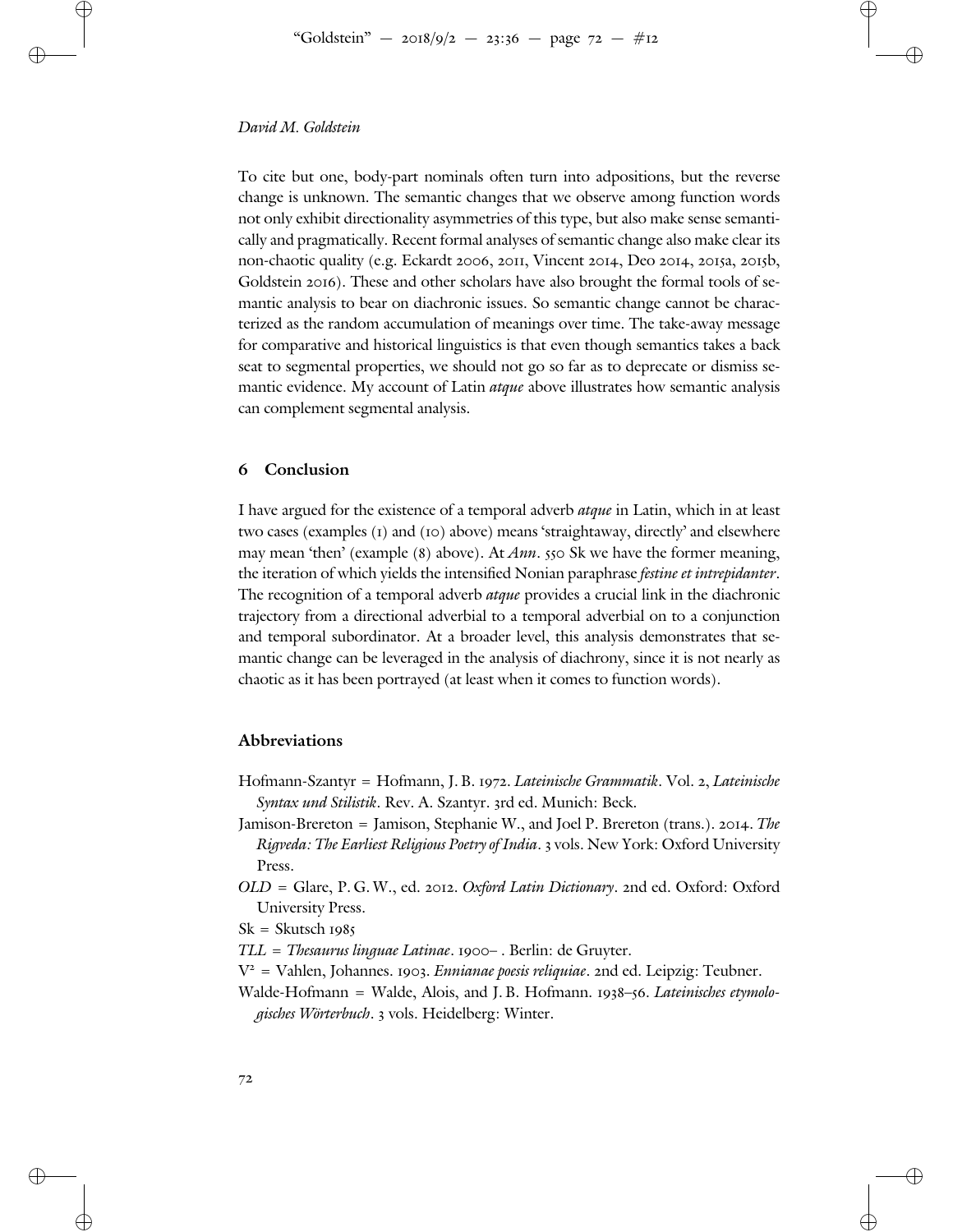✐

✐

✐

 $\oplus$ 

#### **References**

✐

✐

✐

 $\oplus$ 

| Alberti, Arnaldo (trans.). 2004. Avestā. Turin: UTET. |  |  |  |  |
|-------------------------------------------------------|--|--|--|--|
|-------------------------------------------------------|--|--|--|--|

- Allen, Henricus E. 1830. Doctrina copularum lingua latina: Sive de vi atque usu elegantiori particularum ac, atque, et, que, deque earum formulis commentarius. London: Valpian.
- Bartholomae, Christian. 1904. Altiranisches Wörterbuch. Strassburg: Trübner.

Bauer, Laurie. 2001. Morphological Productivity. Cambridge, UK: Cambridge University Press.

- Bowern, Claire, and Bethwyn Evans, eds. 2014. The Routledge Handbook of Historical Linguistics. London: Routledge.
- Conington, John. 1858. The Works of Virgil, with a Commentary. Vol. 1, Containing the Eclogues and Georgics. London: Whitaker.

de Melo, Wolfgang D. C. (ed. and trans.). 2011-3. Plautus. 5 vols. Cambridge, MA: Harvard University Press.

Deo, Ashwini. 2014. "Formal semantics/pragmatics and language change." In Bowern and Evans 2014, 393-409.

———. 2015а. "Diachronic semantics." Annual Review of Linguistics 1:179–97.

———. b. "The semantic and pragmatic underpinnings of grammaticalization paths: The progressive to imperfective shift." Semantics and Pragmatics  $8:1-52$ .

- de Vaan, Michiel. 2008. Etymological Dictionary of Latin and the Other Italic Languages. Leiden: Brill.
- Dunkel, George E. 1980. "Ennian atque atque; prope." Glotta 58:97-103.
- ———. . "The original syntax of \*k w e." Die Sprache :–.
- <sup>—————</sup>. 2014. Lexikon der indogermanischen Partikeln und Pronominalstämme. Vol. 2, Lexikon. Heidelberg: Winter.
- Dyck, Andrew R. 1996. A Commentary on Cicero, De Legibus. Ann Arbor: University of Michigan Press.

Eckardt, Regine. 2006. Meaning Change in Grammaticalization: An Enquiry into Semantic Reanalysis. Oxford: Oxford University Press.

- 2011. "Semantic reanalysis and language change." Language and Linguistics Compass 5:33-46.

Fraenkel, Eduard. 1922. Plautinisches im Plautus. Berlin: Weidmann.

- Galdi, Giovanbattista. 2014. "Some considerations on the apodotic uses of atque and et (2nd c. BC–2nd c. AD)." Journal of Latin Linguistics  $13:63-91$ .
- Geldner, Karl. 1951-7. Der Rig-Veda. Cambridge, MA: Harvard University Press.

Goldstein, David M. 2016. Review of A. M. Devine and Laurence D. Stephens, Semantics for Latin: An Introduction (Oxford: Oxford University Press, 2013). Kraty- $\log 61:155-63.$ 

Grassmann, Hermann. 1872–75 [1996]. Wörterbuch zum Rig-Veda. 6th ed. Ed. Maria Kozianka. Wiesbaden: Harrassowitz.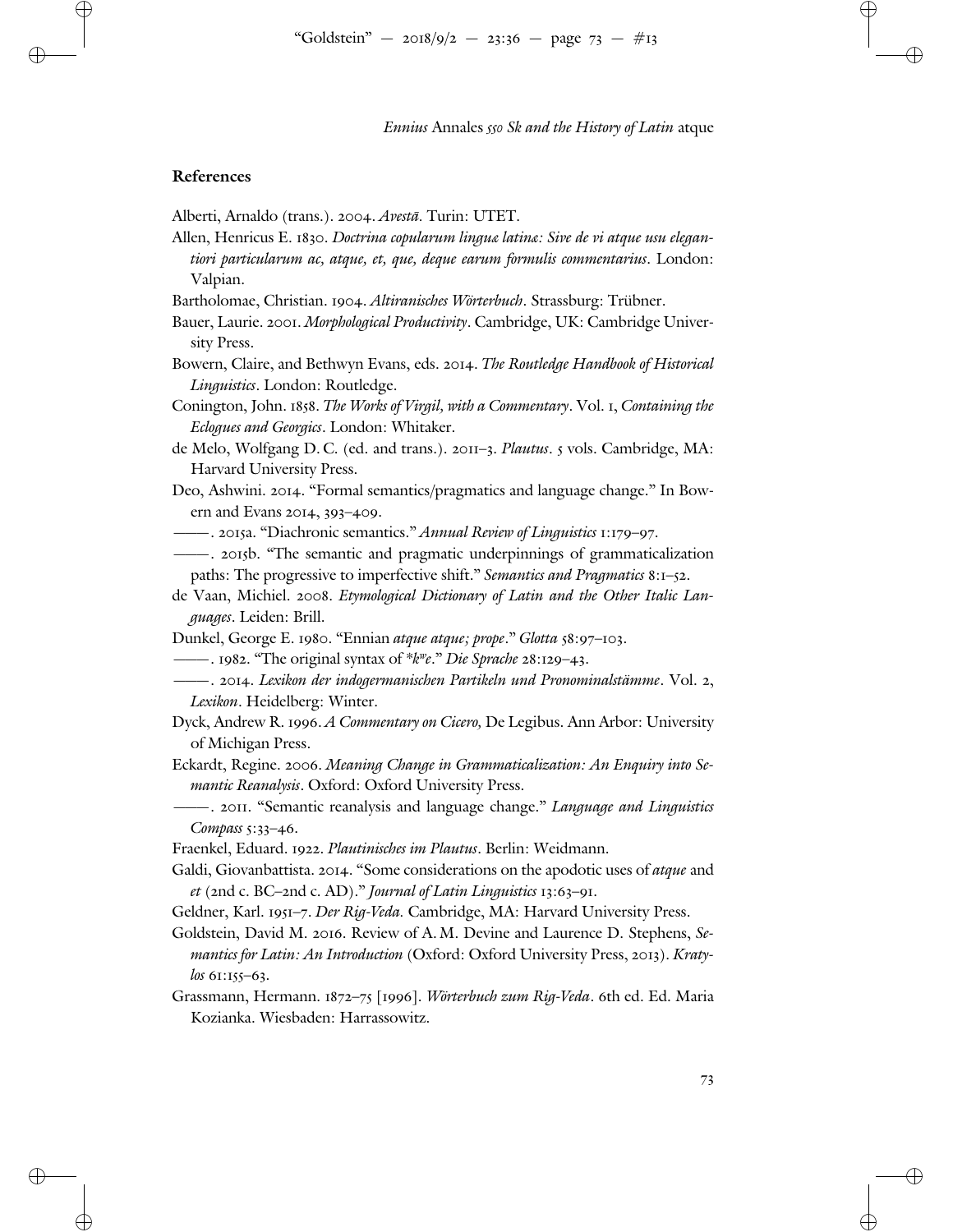✐

 $\oplus$ 

Heine, Bernd, and Tania Kuteva. 2002. World Lexicon of Grammaticalization. Cambridge, UK: Cambridge University Press.

✐

✐

✐

 $\oplus$ 

- Hopper, Paul, and Elizabeth Closs Traugott. 2003. *Grammaticalization*. 2nd ed. Cambridge, UK: Cambridge University Press.
- Humbach, Helmut, Josef H. Elfenbein, and Prods O. Skjærvø. 1991. The Gāthās of Zarathushtra and the Other Old Avestan Texts. Vol. 1, Introduction, Text and Translation. Heidelberg: Winter.
- Humbach, Helmut, and Klaus Faiss. 2010. Zarathushtra and His Antagonists: A Sociolinguistic Study with English and German Translation of His Gathas. Wiesbaden: Reichert.
- Insler, Stanley. 1975. The Gāthās of Zarathustra. Leiden: Brill.
- Kellens, Jean, and Éric Pirart. 1990. Les textes vieil-avestiques. Vol. 2, Répertoires grammaticaux et lexique. Wiesbaden: Reichert.
- Macdonell, A. A. 1910. Vedic Grammar. Strassburg: Trübner.
- Martirosyan, Hrach K. 2010. Etymological Dictionary of the Armenian Inherited Lexicon. Leiden: Brill.
- Mattes, Veronika. 2006. "One form—opposite meanings? Diminutive and augmentative interpretation of full reduplication in Bikol." Paper presented at the 2006 International Conference on Austronesian Linguistics, Puerto Princesa, Philippines. Accessed December 1, 2017. http://reduplication.uni-graz.at/texte/paper\_ICAL.pdf.
- Mayrhofer, Manfred. 1956–80. Kurzgefasstes etymologisches Wörterbuch des Altindischen. vols. Heidelberg: Winter.
	- -. 1986-2001. Etymologisches Wörterbuch des Altindoarischen. 3 vols. Heidelberg: Winter.
- Mynors, R. A. B. 1990. Virgil, Georgics. Oxford: Clarendon.
- Patri, Sylvain. 2003. "La syntaxe de \*-k"e 'si, et' en novgorodien et en vieux slave: Topicalisation et connectivité." Indogermanische Forschungen 108:279-304.
- Penney, J. H. W. 2005. "Connections in Archaic Latin prose." In Aspects of the Language of Latin Prose, ed. Tobias Reinhardt, Michael Lapidge, and J. N. Adams, 37-51. Oxford: Oxford University Press.
- Sedgwick, W. B., ed. 1960. Plautus, Amphitruo: Edited, with Introduction and Notes. Manchester: Manchester University Press.
- Sihler, Andrew L. 2000. Language History: An Introduction. Amsterdam: Benjamins.
- Skutsch, Otto. 1985. The Annals of Q. Ennius. Oxford: Oxford University Press.
- Steuart, Ethel Mary. 1925. The Annals of Quintus Ennius. Cambridge, UK: Cambridge University Press.
- Torrego, M. Esperanza. 2009. "Coordination." In New Perspectives on Historical Latin Syntax. Vol. 1, Syntax of the Sentence, ed. Philip Baldi and Pierluigi Cuzzolin, 443–88. Berlin: de Gruyter.
- Traugott, Elizabeth C., and Richard B. Dasher. 2002. Regularity in Semantic Change. Cambridge, UK: Cambridge University Press.

✐